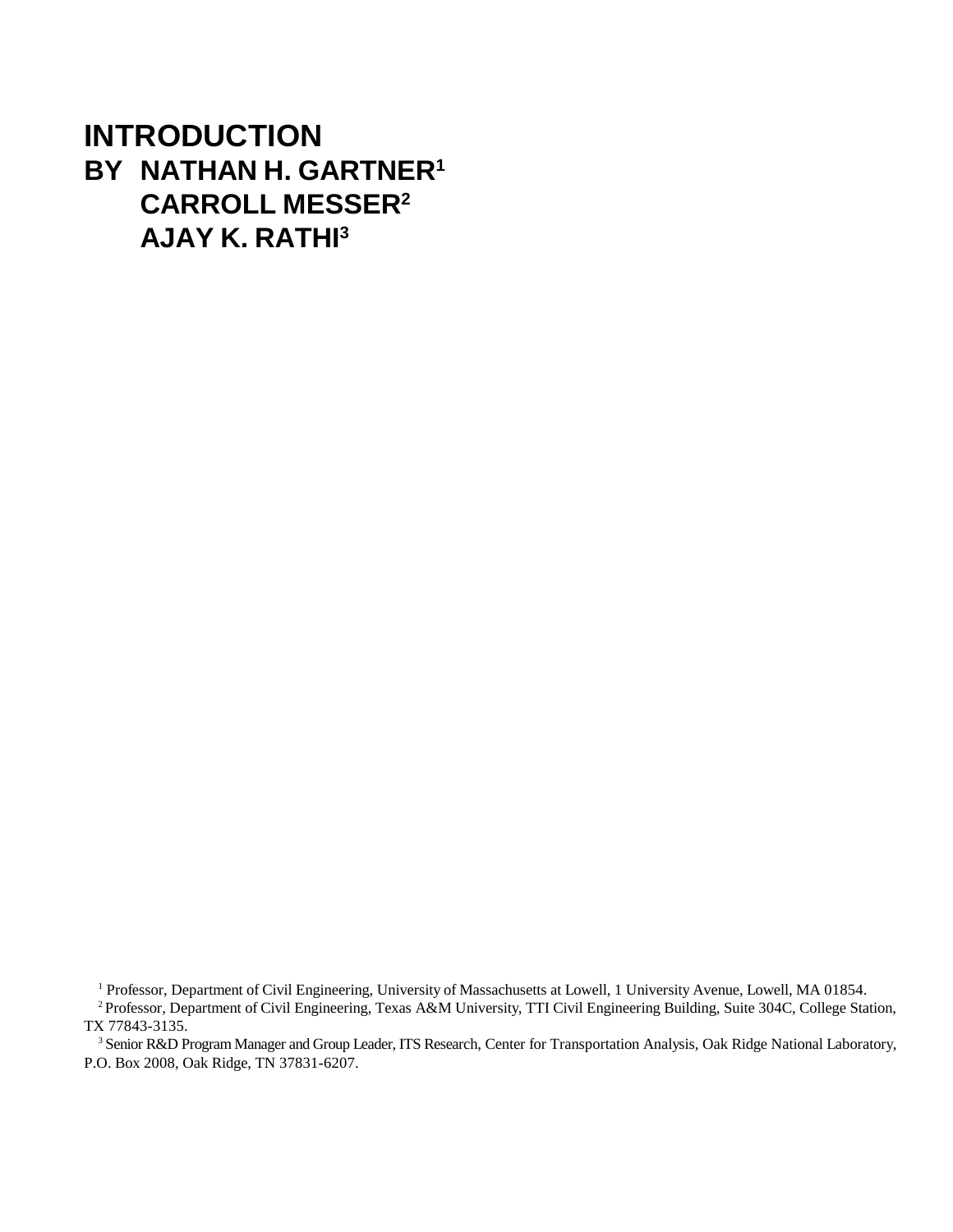## **1. INTRODUCTION**

transportation in our lives. In the United States, we spend about appeared desirable to hold an international symposium. The 20 percent of Gross National Product (GNP) on transportation, First International Symposium on The Theory of Traffic Flow of which about 85 percent is spent on highway transportation was held at the General Motors Research Laboratories in (passenger and freight). We own and operate 150 million Warren, Michigan in December 1959 (Herman 1961). This was automobiles and an additional 50 million trucks, bringing car the first of what has become a series of triennial symposia on ownership to 56 per hundred population (highest in the world). The Theory of Traffic flow and Transportation. The most recent These vehicles are driven an average of 10,000 miles per year in this series, the 12th symposium was held in Berkeley, for passenger cars and 50,000 miles per year for trucks on a California in 1993 (Daganzo 1993). A glance through the highway system that comprises more than 4 million miles. The proceedings of these symposia will provide the reader with a indices in other countries may be somewhat different, but the good indication of the tremendous developments in the importance of the transportation system, and especially the understanding and the treatment of traffic flow processes in the highway component of it, is just the same or even greater. While past 40 years. Since that time numerous other symposia and car ownership in some countries may be lower, the available specialty conferences are being held on a regular basis dealing highway network is also smaller leading to similar or more with a variety of traffic related topics. The field of traffic flow severe congestion problems. theory and transportation has become too diffuse to be covered

Traffic flow theories seek to describe in a precise mathematical flow theory, while better understood and more easily way the interactions between the vehicles and their operators characterized through advanced computation technology, are just (the *mobile* components) and the infrastructure (the *immobile* component). The latter consists of the highway system and all its operational elements: control devices, signage, markings, etc. As such, these theories are an indispensable construct for all models and tools that are being used in the design and operation of streets and highways. The scientific study of traffic flow had its beginnings in the 1930's with the application of probability theory to the description of road traffic (Adams 1936) and the pioneering studies conducted by Bruce D. Greenshields at the Yale Bureau of Highway Traffic; the study of models relating volume and speed (Greenshields 1935) and the investigation of performance of traffic at intersections (Greenshields 1947). After WWII, with the tremendous increase in use of automobiles and the expansion of the highway system, there was also a surge in the study of traffic characteristics and the development of traffic flow theories. The 1950's saw theoretical developments based on a variety of approaches, such as car-following, traffic wave theory (hydrodynamic analogy) and queuing theory. Some of the seminal works of that period include the works by Reuschel (1950a; 1950b; 1950c), Wardrop (1952), Pipes (1953), Lighthill and Whitham (1955), Newell (1955), Webster (1957), Edie and Foote (1958), Chandler et al. (1958) and other papers by Herman et al. (see Herman 1992).

It is hardly necessary to emphasize the importance of By 1959 traffic flow theory had developed to the point where it by any single type of meeting. Yet, the fundamentals of traffic as important today as they were in the early days. They form the foundation for all the theories, techniques and procedures that are being applied in the design, operation, and development of advanced transportation systems.

> It is the objective of this monograph to provide an updated survey of the most important models and theories that characterize the flow of highway traffic in its many facets. This monograph follows in the tracks of two previous works that were sponsored by the Committee on Theory of Traffic Flow of the Transportation Research Board (TRB) and its predecessor the Highway Research Board (HRB). The first monograph, which was published as HRB Special Report 79 in 1964, consisted of selected chapters in the then fledgling Traffic Science each of which was written by a different author (Gerlough and Capelle 1964). The contents included:

> Chapter 1. Part I: Hydrodynamic Approaches, by L. A. Pipes. Part II: On Kinematic Waves; A Theory of Traffic Flow on Long Crowded Roads, by M. J. Lighthill and G. B. Whitham.

> Chapter 2. Car Following and Acceleration Noise, by E. W. Montroll and R. B. Potts.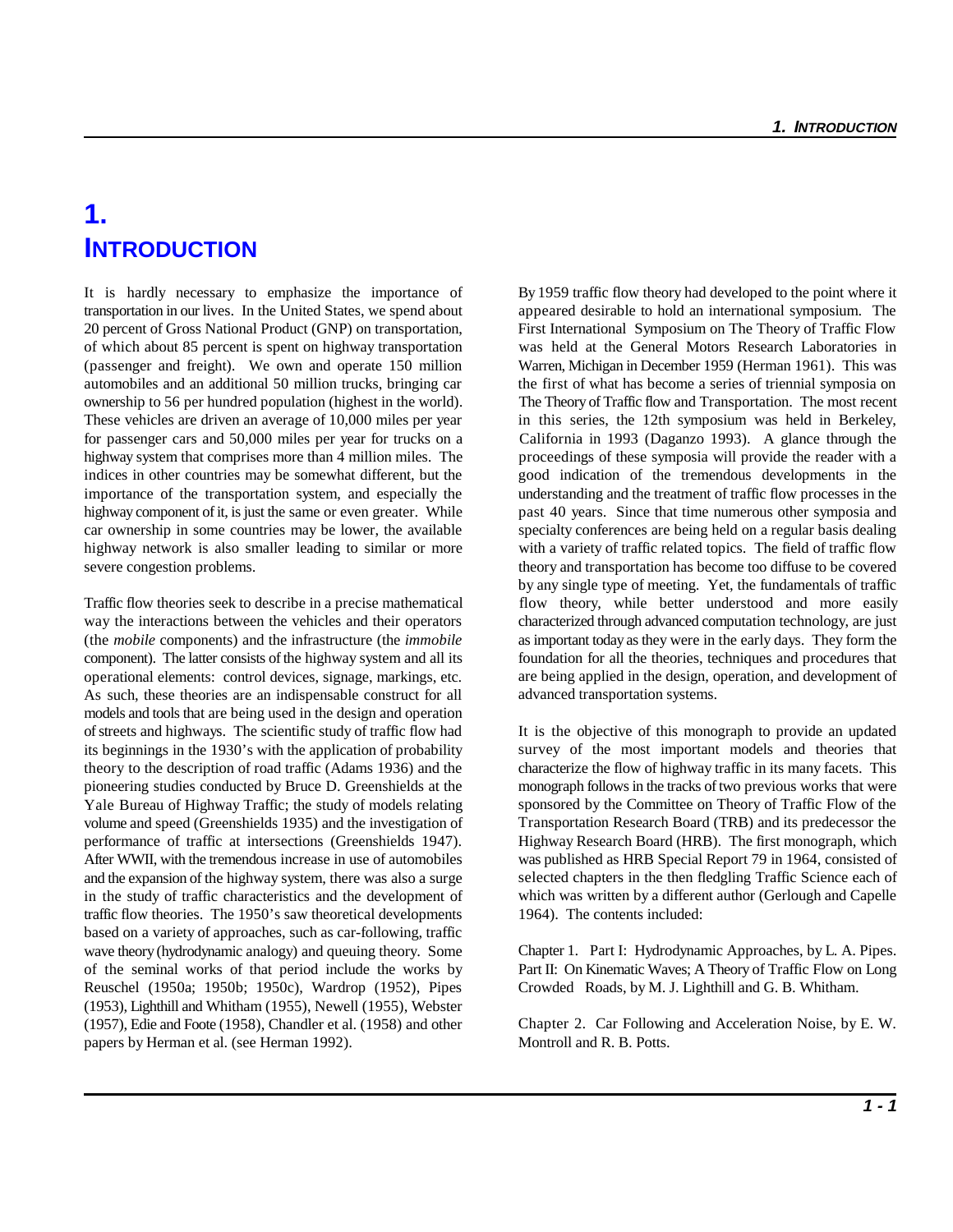Chapter 3. Queuing Theory Approaches, by D. E. Cleveland their entirety and include the latest research and information in and D. G. Capelle. their respective areas. Chapter 2 presents the various models

and Huber (1975) and was published as TRB Special Report latter. 165 in 1975. It consisted of nine chapters, as follows:

on Traffic Flow Theory and Characteristics recommended that response of successive drivers in the traffic stream is to a new monograph be prepared as a joint effort of committee accelerate or decelerate in proportion to the magnitude of the members and other authors. While many of the basic theories stimulus at time t after a time lag T. Car following models form may not have changed much, it was felt that there were a bridge between the microscopic behavior of individual vehicles significant developments to merit writing of a new version of the and the macroscopic characteristics of a single-lane traffic monograph. The committee prepared a new outline which stream with its corresponding flow and stability properties. formed the basis for this monograph. After the outline was agreed upon, the Federal Highway Administration supported this Chapter 5 deals with Continuous Flow Models. Because traffic effort through an interagency agreement with the Oak Ridge involves flows, concentrations, and speeds, there is a natural National Laboratory. An Editorial Committee was appointed, tendency to attempt to describe traffic in terms of fluid behavior. consisting of N. H. Gartner, C. J. Messer, and A. K. Rathi, which Car following models recognize that traffic is made up of was charged with the editorial duties of the preparation of the discrete particles and it is the interactions between these manuscripts for the different chapters. particles that have been developed for fluids (i.e., continuum

Chapter 4. Simulation of Traffic Flow, by D. L. Gerlough. the traffic stream variables: speed, flow, and concentration. Chapter 5. Some Experiments and Applications, by R. S. Foote. flow, primarily on freeways or expressways. The chapter A complete rewriting of the monograph was done by Gerlough since to as large extent development of the first depends on the that have been developed to characterize the relationships among Most of the relationships are concerned with uninterrupted traffic stresses the link between theory and measurement capability,

Chapter 1. Introduction. aspects of the human element in the context of the person-Chapter 2. Measurement of Flow, Speed, and Concentration. first discrete components of performance, including: perception-Chapter 3. Statistical Distributions of Traffic Characteristics. control devices, to the movement of other vehicles, to hazards in Chapter 4. Traffic Stream Models. in performance. Next, the kind of control performance that Chapter 5. Driver Information Processing Characteristics. control functions -- is described. Applications of open-loop and Chapter 6. Car Following and Acceleration Noise. keeping, car following, overtaking, gap acceptance, lane Chapter 7. Hydrodynamic and Kinematic Models of Traffic. the chapter, a few other performance aspects of the driver-Chapter 8. Queuing Models (including Delays at distractions on the highway, and responses to real-time driver Intersections). information. The most obvious application of human factors is Chapter 9. Simulation of Traffic Flow. following models examine the manner in which individual This volume is now out of print and in 1987 the TRB Committee are developed from a stimulus-response relationship, where the Chapter 3, on Human Factors, discusses salient performance machine system, i.e. the motor vehicle. The chapter describes reaction time, control movement time, responses to traffic the roadway, and how different segments of the population differ underlies steering, braking, and speed control -- the primary closed-loop vehicle control to specific maneuvers such as lane closures, and sight distances are also described. To round out vehicle system are covered, such as speed limit changes, in the development of Car Following Models (Chapter 4). Car vehicles (and their drivers) follow one another. In general, they

The first five chapters follow similarly titled chapters in the of the traffic stream rather than with the interactions between the previous monograph; however, they all have been rewritten in particles. In the fluid flow analogy, the traffic stream is treated models) is concerned more with the over all statistical behavior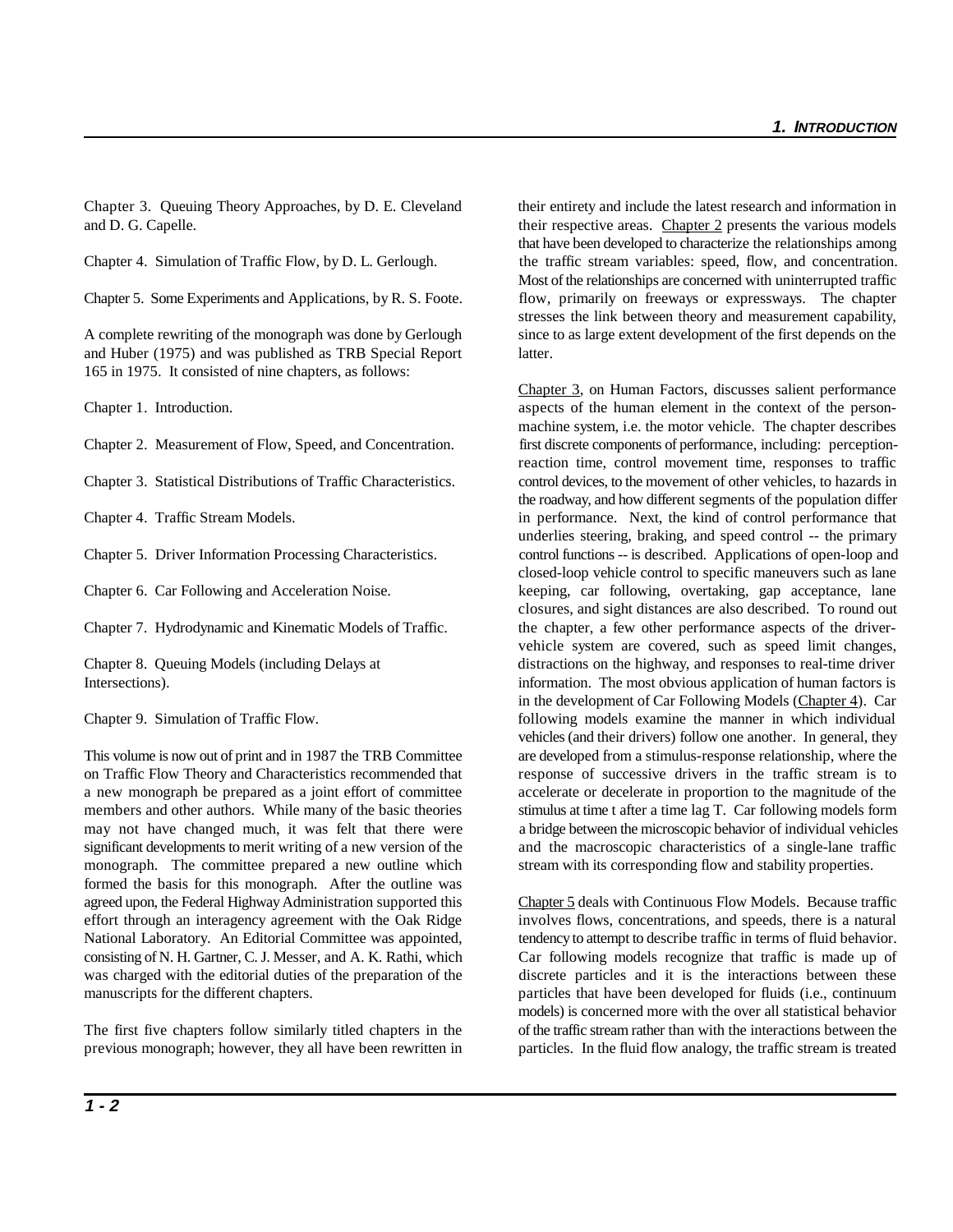as a one dimensional compressible fluid. This leads to two basic intersections among two or more streams and provides assumptions: (i) traffic flow is conserved, which leads to the calculations of capacities and quality of traffic operations based conservation or continuity equation, and (ii) there is a one-to-one on queuing modeling. relationship between speed and density or between flow and density. The simple continuum model consists of the Traffic Flow at Signalized Intersections is discussed in Chapter conservation equation and the equation of state (speed-density or 9. The statistical theory of traffic flow is presented, in order to flow-density relationship). If these equations are solved together provide estimates of delays and queues at isolated intersections, with the basic traffic flow equation (flow equals density times including the effect of upstream traffic signals. This leads to the speed) we can obtain the speed, flow and density at any time and discussion of traffic bunching, dispersion and coordination at point of the roadway. By knowing these basic traffic flow traffic signals. The fluid (shock-wave) approach to traffic variables, we know the state of the traffic system and can derive signal analysis is not covered in this chapter; it is treated to measures of effectiveness, such as delays, stops, travel time, total some extent in Chapter 5. Both pretimed and actuated signal travel and other measures that allow the analysts to evaluate how control theory are presented in some detail. Further, delay well the traffic system is performing. In this chapter, both models that are founded on steady-state queue theory as well as simple and high order models are presented along with analytical those using the so-called coordinate transform method are and numerical methods for their implementation. covered. Adaptive signal control is discussed only in a

Chapter 6, on Macroscopic Flow Models, discards the development of optimal signal control strategies, which is microscopic view of traffic in terms of individual vehicles or outside the scope of this chapter. individual system components (such as links or intersections) and adopts instead a macroscopic view of traffic in a network. The last chapter, Chapter 10, is on Traffic Simulation. A variety of models are presented together with empirical Simulation modeling is an increasingly popular and effective tool evidence of their applicability. Variables that are being for analyzing a wide variety of dynamical problems which are considered, for example, include the traffic intensity (the distance not amenable to study by other means. These problems are travelled per unit area), the road density (the length or area of usually associated with complex processes which can not readily roads per unit area of city), and the weighted space mean speed. be described in analytical terms. To provide an adequate test The development of such models extends traffic flow theory into bed, the simulation model must reflect with fidelity the actual the network level and can provide traffic engineers with the traffic flow process. This chapter describes the traffic models means to evaluate system-wide control strategies in urban areas. that are embedded in simulation packages and the procedures Furthermore, the quality of service provided to motorists can be that are being used for conducting simulation experiments. monitored to assess the city's ability to manage growth. Network performance models could also be used to compare traffic Consideration was also given to the addition of a new chapter on conditions among different cities in order to determine the Traffic Assignment Models. Traffic assignment is the process allocation of resources for transportation system improvements. of predicting how a given set of origin-destination (OD) trip Chapter 7 addresses Traffic Impact Models, specifically, the demands will manifest themselves onto a transportation network following models are being discussed: Traffic and Safety, Fuel of links and nodes in terms of flows and queues. It has major Consumption Models, and Air Quality Models. **a**pplications in both transportation planning models and in

intersections give no positive indication or control to the driver. assignment process consists of a macroscopic simulation of the The driver alone must decide when it is safe to enter the behavior of travelers in a network of transportation facilities. At intersection, typically, he looks for a safe opportunity or "gap" in the same time it reflects the interconnection between the the conflicting traffic. This model of driver behavior is called microscopic models of traffic behavior that are discussed in this "gap acceptance." At unsignalized intersections the driver must monograph and the overall distribution of traffic demands also respect the priority of other drivers. This chapter discusses throughout the network. This is expressed by link cost functions in detail the gap acceptance theory and the headway distributions that serve as a basis for any assignment or route choice process. used in gap acceptance calculations. It also discusses the After much deliberation by the editorial and advisory committees

qualitative manner since this topic pertains primarily to the

Chapter 8 is on Unsignalized Intersection Theory. Unsignalized Intelligent Transportation Systems (ITS). Generally, the dynamic traffic management models which are the bedrock of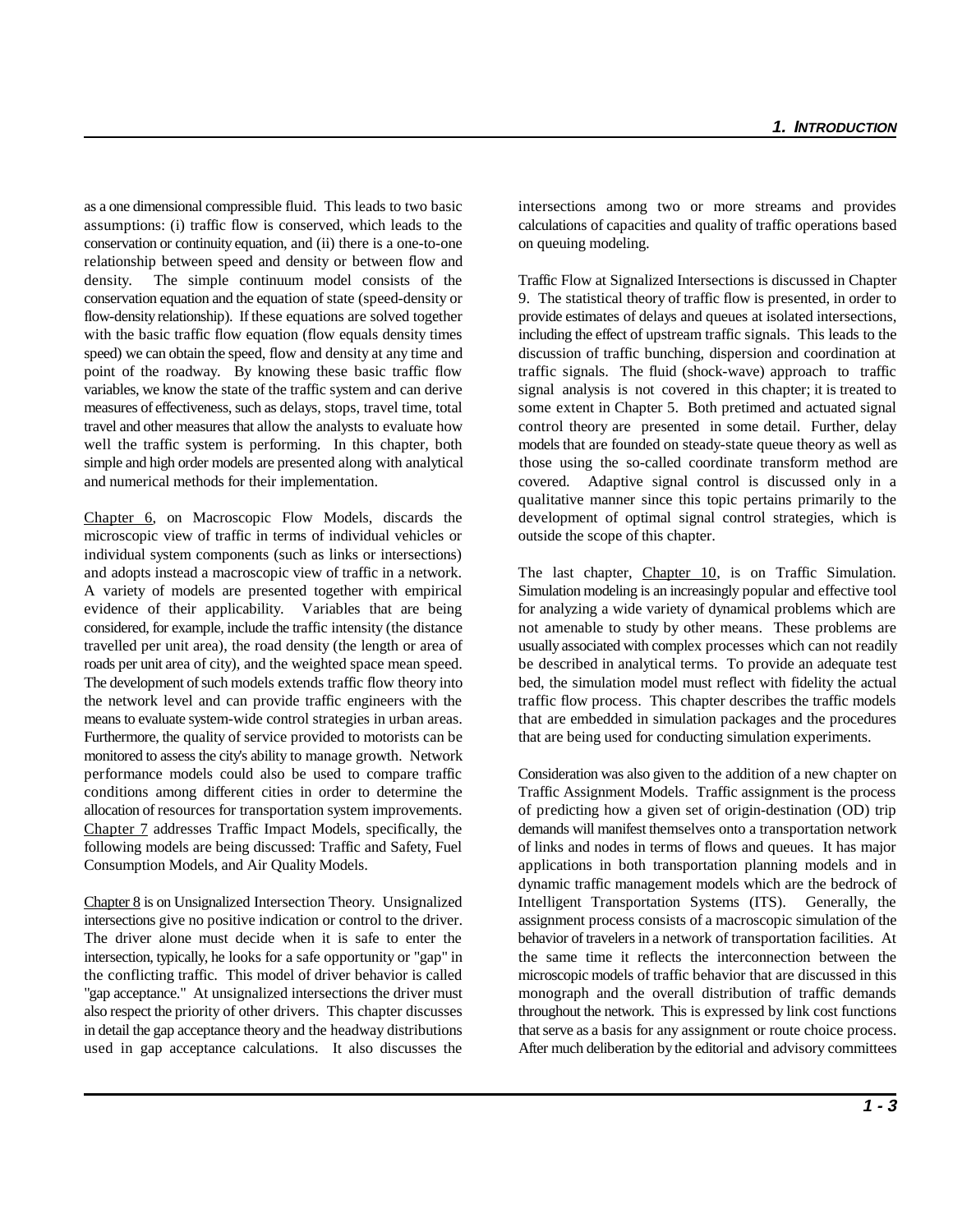it was decided that the subject cannot be presented adequately in and Iida (1997). This is a lively research area and new a short chapter within this monograph. It would be better served publications abound. by a dedicated monograph of its own, or by reference to the extensive literature in this area. Early references include the Research and developments in transportation systems and, seminal works of Wardrop (1952), and Beckmann, McGuire and concomitantly, in the theories that accompany them proceed at Winsten (1956). Later publications include books by Potts and a furious pace. Undoubtedly, by the time this monograph is Oliver (1972), Florian (1976), Newell (1980), and Sheffi printed, distributed, and read, numerous new developments will (1985). Recent publications, which reflect modern approaches have occurred. Nevertheless, the fundamental theories will not to equilibrium assignment and to dynamic traffic assignment, have changed and we trust that this work will provide a useful include books by Patriksson (1994), Ran and Boyce (1994), source of information for both newcomers to the field and Gartner and Improta (1995), Florian and Hearn (1995), and Bell experienced workers.

## **References**

- *Series*, J. Inst. Civil Engineers, 4, pp. 121-130, U.K.
- Beckmann, M., C.B. McGuire and C.B. Winsten (1956). *Studies in the Economics of Transportation*. Yale University Press, New Haven.
- Bell, M.G.H. and Y. Iida (1997). *Transportation Network Analysis*. John Wiley & Sons.
- Chandler, R. E., R. Herman, and E. W. Montroll, (1958). *Traffic Dynamics: Studies in Car Following*, Opns. Res. 6, pp. 165-183.
- Daganzo, C. F., Editor (1993). *Transportation and Traffic Theory. Proceedings*, 12th Intl. Symposium. Elsevier Science Publishers.
- Edie, L. C. and R. S. Foote, (1958). *Traffic Flow in Tunnels*, Proc. Highway Research Board, 37, pp. 334-344.
- Florian, M.A., Editor (1976). *Traffic Equilibrium Methods*. Lecture Notes in Economics and Mathematical Systems, *Flowing Highway Traffic*. Operations Research 3, Springer-Verlag. pp. 176-186.
- Florian, M. and D. Hearn (1995). *Network Equilibrium* Newell, G. F. (1980). *Traffic Flow on Transportation* (M.O. Ball et al., Editors), Handbooks in OR & MS, Vol. 8, Elsevier Science.
- Gartner, N.H. and G. Improta, Editors (1995). *Urban Traffic Networks; Dynamic Flow Modeling and Control*. Springer-Verlag.
- Gerlough, D. L. and D. G. Capelle, Editors (1964). *An Introduction to Traffic Flow Theory*. Special Report 79. Highway Research Board, Washington, D.C.
- Gerlough, D. L. and M. J. Huber, (1975). *Traffic Flow Theory - A Monograph*. Special Report 165, Transportation Research Board.

- Adams, W. F. (1936). *Road Traffic Considered as a Random* Greenshields, B. D. (1935). *A Study in Highway Capacity*. Highway Research Board, Proceedings, Vol. 14, p. 458.
	- Greenshields, B. D., D. Schapiro, and E. L. Erickson, (1947). *Traffic Performance at Urban Intersections*. Bureau of Highway Traffic, Technical Report No. 1. Yale University Press, New Haven, CT.
	- Herman, R., Editor (1961). *Theory of Traffic Flow*. Elsevier Science Publishers.
	- Herman, R., (1992). *Technology, Human Interaction, and Complexity: Reflections on Vehicular Traffic Science*. Operations Research, 40(2), pp. 199-212.
	- Lighthill, M. J. and G. B. Whitham, (1955). *On Kinematic Waves: II. A Theory of Traffic Flow on Long Crowded Roads*. Proceedings of the Royal Society: A229, pp. 317- 347, London.
	- Newell, G. F. (1955). *Mathematical Models for Freely*
	- *Models and Algorithms.* Chapter 6 in Network Routing *Networks*. The MIT Press, Cambridge, Massachusetts.
		- Patriksson, M. (1994). *The Traffic Assignment Problem; Models and Methods*. VSP BV, Utrecht, The Netherlands.
		- Pipes, L. A. (1953). *An Operational Analysis of Traffic Dynamics.* J. Appl. Phys., 24(3), pp. 274-281.
		- Potts, R.B. and R.M. Oliver (1972). *Flows in Transportation Networks*. Academic Press.
		- Ran, B. and D. E. Boyce (1994). *Dynamic Urban Transportation Network Models; Theory and Implications for Intelligent Vehicle-Highway Systems*. Lecture Notes in Economics and Mathematical Systems, Springer-Verlag.